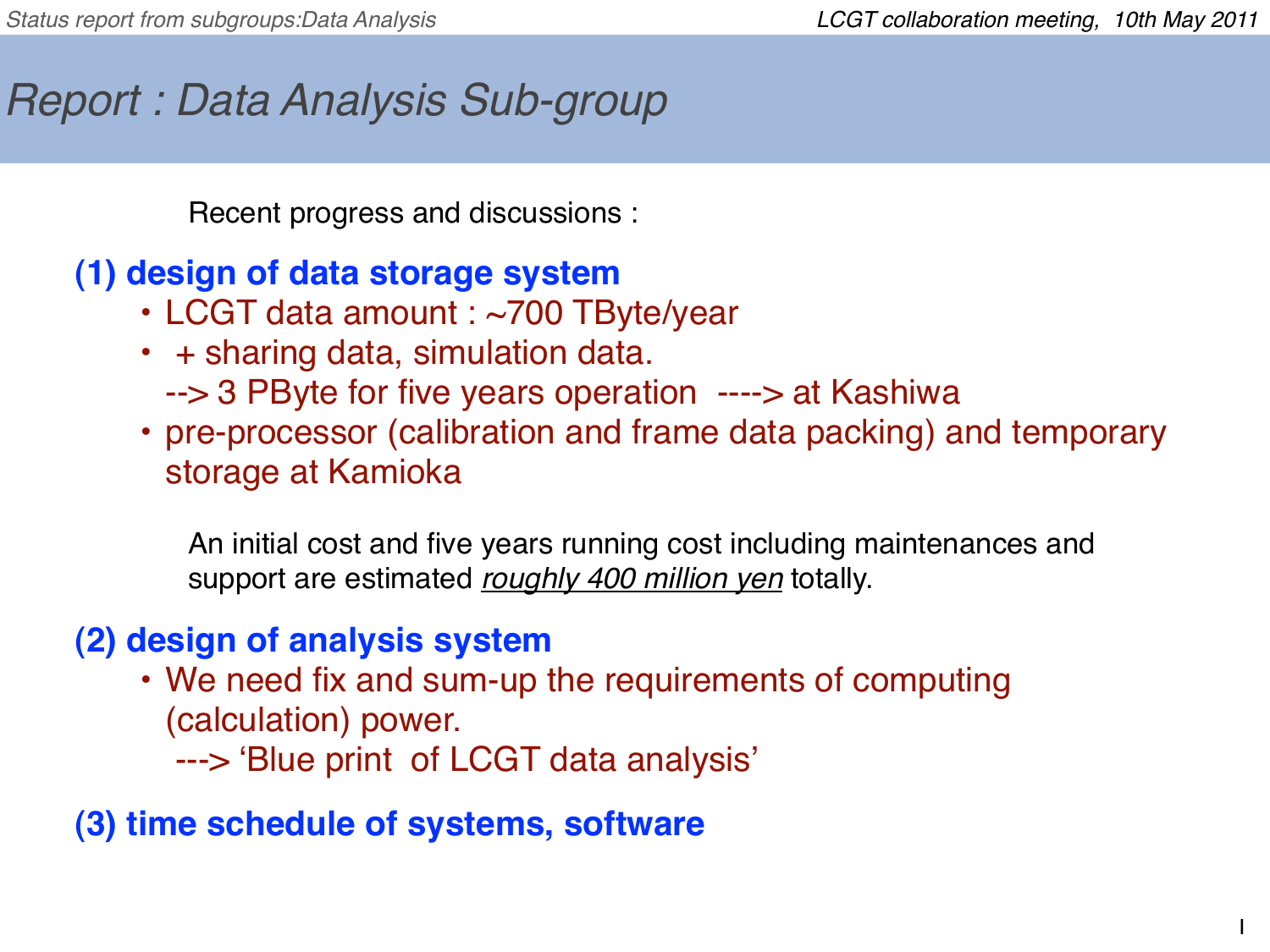ʻ*Blue Print*'

- Study on each GW sources, including computing power estimation; Compact Binary, Burst, Continuous Wave, Stochastic.
- Design and Estimation on ʻData Characterization'
- Design for computing (hardware, software)

We would like to summarize studies during half year.

| 重力波源<br>(連続波)                                                                                               |                          |           |                 |                          |           |              |                                          |                            |
|-------------------------------------------------------------------------------------------------------------|--------------------------|-----------|-----------------|--------------------------|-----------|--------------|------------------------------------------|----------------------------|
| 解析手法                                                                                                        | データ処理内容                  | 必要な計算機資源  |                 |                          | 必要なソフトウェア |              |                                          | $\bullet$<br>Sensitivity   |
|                                                                                                             |                          | 計算能力      | ディスクス<br>プール容量  | その他                      | 環境        | 一般的ライ<br>ブラリ | LSC,<br>VIRGO 等<br>のライブラ<br><sup>1</sup> |                            |
| $\overline{2}$<br>step<br>inco-<br>all-Sky<br>herent<br>1kHz old pulsar<br>55days<br>search.<br>integration | Stack-Slide              | 1TFLOPS   | 10GB の数<br>倍。   | $\overline{\phantom{a}}$ | 分散可能      | GSL etc.     | 有、移植可                                    | $\Theta_{\rm rel} = 0.1.$  |
| 2 step incoherent<br>all-Sky<br>$200\mathrm{Hz}$<br>pulsar<br>young<br>64days<br>search.<br>integration.    | Stack-Slide              | 1TFLOPS   | の数<br>2GB<br>倍。 | $\overline{\phantom{a}}$ | 分散可能      | GSL etc.     | 有、移植可                                    | $\Theta_{\rm rel} = 0.23.$ |
| Einstein@Home                                                                                               | $\overline{\phantom{a}}$ | 200TFLOPS | の数<br>1TB<br>倍。 | $\overline{\phantom{a}}$ | 分散        | GSL etc.     | 有、移植可                                    | $\overline{\phantom{a}}$   |

(example of computing of one GW source)